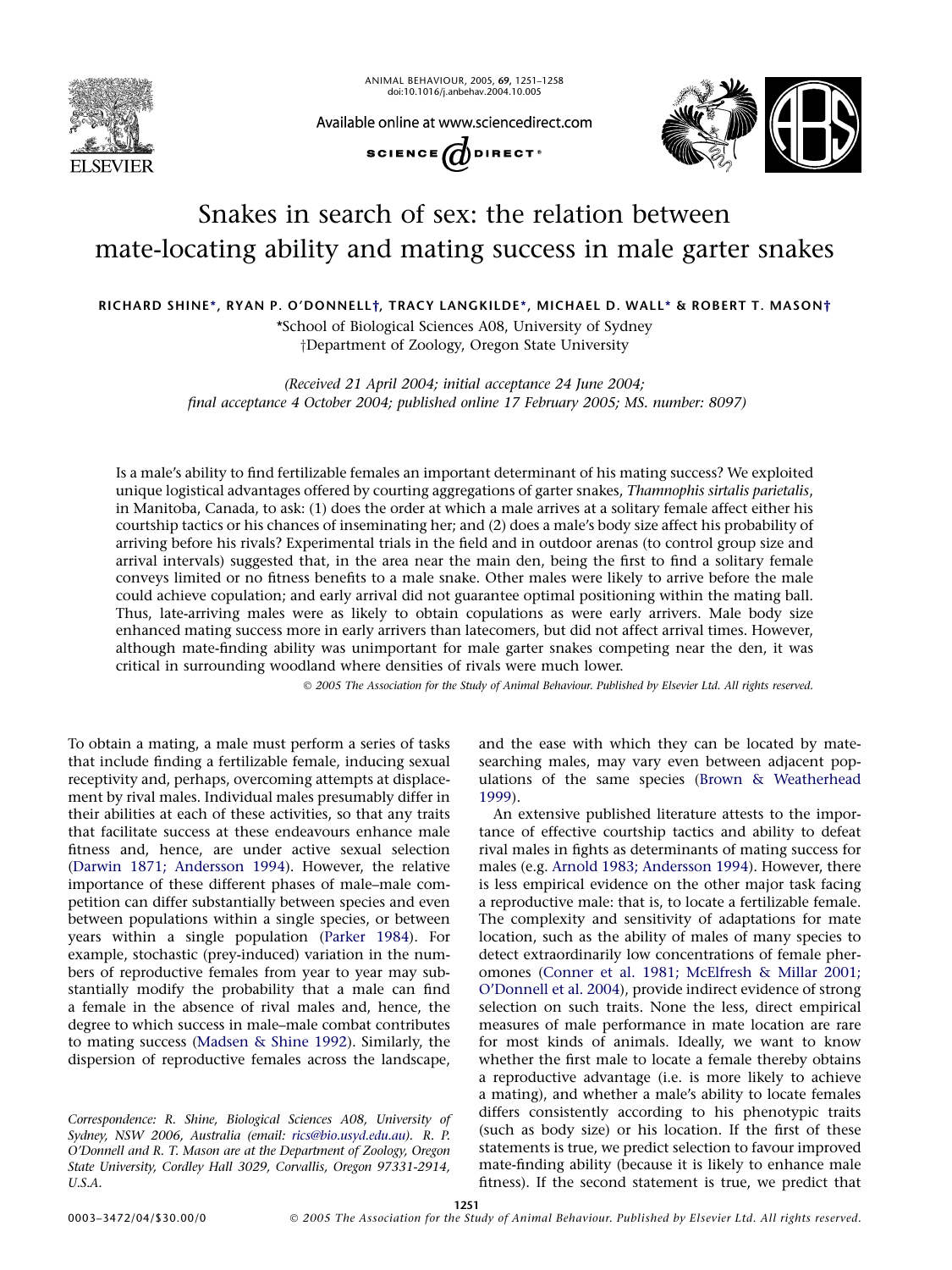patterns of selection on male phenotypes will be driven at least partly by fitness differentials caused by mate location abilities and (or instead of) abilities to induce female receptivity or to defeat rival males. Even if body size per se does not influence mate-locating ability, a correlation between size and rate of mate location might arise as a by-product of selection for alternative male tactics. For example, smaller males (which are less able to win fights) may be favoured if they devote their effort to searching for solitary females rather than attempting to court already accompanied females [\(Gross 1996\)](#page-7-0). If so, we might predict a correlation between male body size and order of arrival at unaccompanied females.

To evaluate the role of mate-locating ability in the mating system, we conducted simple experimental trials on a snake species that is ideally suited to studies of this kind: a garter snake that courts and mates in large aggregations around communal dens on the Canadian prairies.

## METHODS

#### Study Species and Area

Red-sided garter snakes, Thamnophis sirtalis parietalis, are small (males average 45 cm snout–vent length [SVL], females 55 cm), nonvenomous colubrid snakes. Southcentral Manitoba, in the Canadian prairies, is close to the northern limit of the geographical range of this species ([Rossman et al. 1996\)](#page-7-0). The snakes in this area gather in large aggregations at suitable den sites each autumn, and spend 8 months inactive underground [\(Gregory 1974;](#page-7-0) [Gregory & Stewart 1975](#page-7-0)). The animals mate soon after spring emergence, before they leave the vicinity of the den. Among a sample of 317 courting groups near one den, the mean group size was four males plus a single female ([Shine et al. 2001a](#page-7-0)). The present study was based on research in May 2001, 2002 and 2003 at a large den 1.5 km north of the town of Inwood  $(50^{\circ}31.58^{\prime}N,$  $97°29.71'W$ ).

#### Early Arrival and Mating Probability

## Mating success

We set up small open-topped nylon arenas ('Space Pop', Smash Enterprises, Melbourne, Australia; circular, 48 cm in diameter, 56 cm deep), in a flat sunny area within 10 m of the den. One unmated female plus four males (taken from courting groups immediately before the video trials) were added to each arena. These densities are similar to those frequently observed in the field at this and nearby dens [\(Shine et al. 2001a, 2004b](#page-7-0)). We recorded SVL, tail length and mass for all animals. In each trial, the four males comprised one from each of four arbitrarily defined size classes (35–40, 41–45, 46–50, 51–55 cm SVL), encompassing the normal size variation for males at the Inwood den. The snakes were all placed into the arena at the same time, and we recorded the sequence in which they began courtship, and which male obtained the mating. All snakes were released unharmed at the conclusion of trials.

The research was conducted under the authority of the Oregon State University Institutional Animal Care and Use Committee and with permission of the Manitoba Department of Natural Resources.

# Indirect predictors of male mating success, and intensity of courtship

The above trials used a wide size range of males, and allowed males to determine the time they commenced courting. Potentially, variation in those traits, and a stochastic element to which male succeeded in copulating, may have swamped any underlying relation between male order of arrival and advantage in attributes that are likely to enhance mating success. Our previous work has identified several such consistent correlates [\(Shine et al.](#page-7-0) [2004a\)](#page-7-0). Thus, we also conducted trials in which we restricted the size range of males, and standardized the rates of arrival of additional males. We collected 140 average-sized males (i.e. excluding atypically small or large individuals, and animals with incomplete tails) and 30 females from the den on 15 May 2003. To quantify the position of snakes in courting groups, we paint-marked each male dorsally (a stripe of red, green, black, or blue) with a Sanford Magnum 44 marker. A silver line was also drawn around the circumference of each male at his cloaca. Similarly, females were paint-marked with a ring around the cloacal area as well as at 10-cm intervals along the body. This nontoxic paint had no overt effect on snake behaviour, and wore off within a day or two. Given that the den contained about 50 000 male snakes (based on unpublished mark–recapture data), the probability that any single male was used more than once during the week we conducted these trials is vanishingly small.

After collection and marking, males were placed in an open-topped nylon arena  $(1 \times 1 \times 0.8 \text{ m})$  set up near the den, and allowed to court 'extra' females (i.e. not those used in the courtship trials). For each trial, a female was placed into a smaller nylon enclosure (Space Pop, as above) with a 10-cm grid marked on the bottom. Trials were videotaped from directly over the centre of the arena for later analysis using a Sony Handycam CCD-TRV46E digital video camera set up on a tripod. The first male was selected at random and introduced to the arena with his head directed at the female's back, so that order of introduction corresponded with the order in which males found the female. A second male was added in the same manner 60 s later. The second male was selected at random from among the remaining colours. This process was repeated with a third and fourth male, such that each trial included four differently coloured males. The trial ended 5 min after the introduction of the first male, and 2 min after the introduction of the last male. Trials were videotaped as above. After the trials, all snakes were measured (SVL, mass, tail length) then released near the point of capture.

All males courted the female in all trials, beginning as soon as they were introduced; indeed, some males commenced chin rubbing the female's dorsal surface even before we had released them. In one of the 28 trials, mating occurred before all of the males were introduced.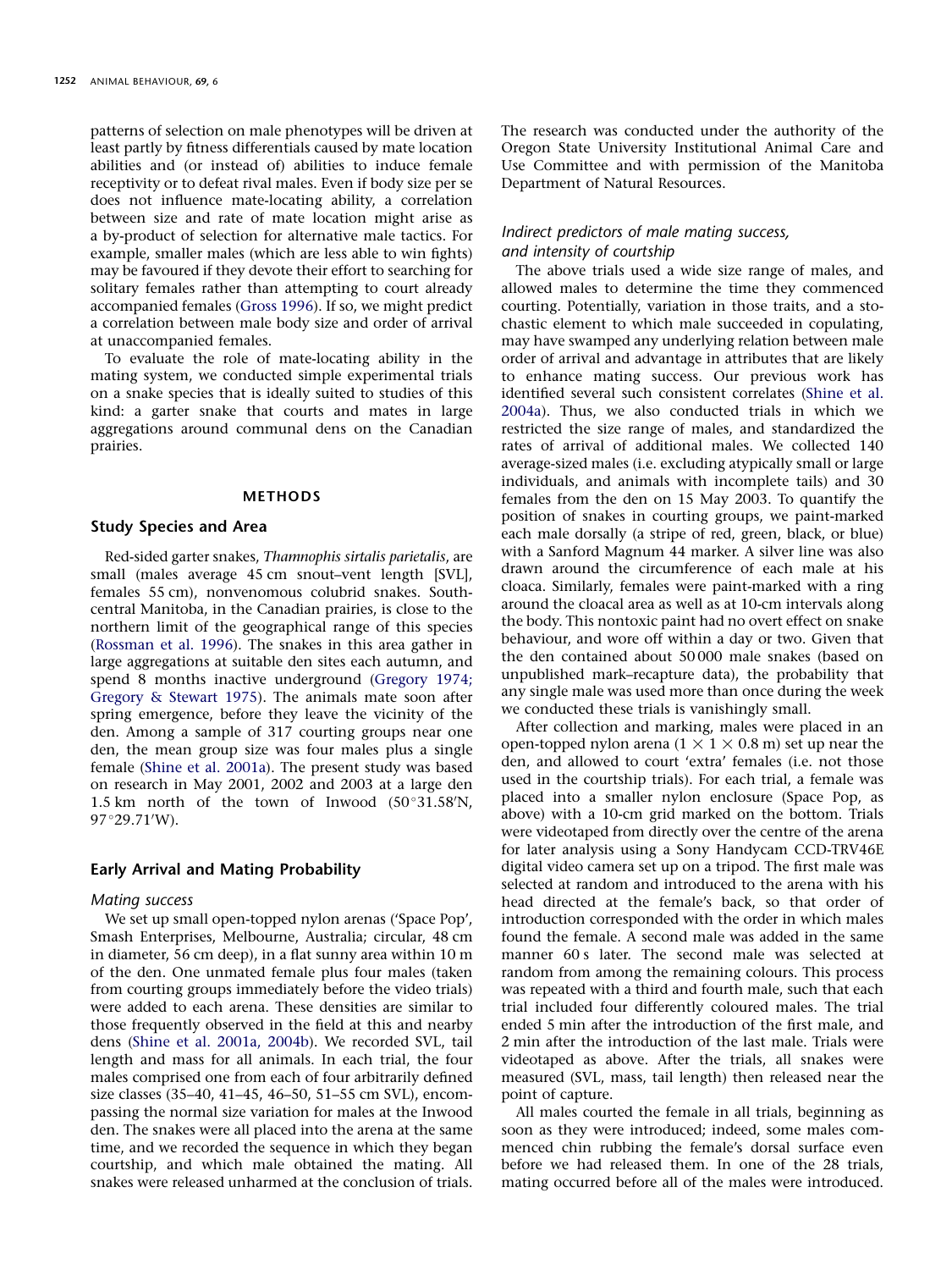Data for this trial were deleted from the analysis. We used videorecordings of the remaining trials to score the following variables at 60-s intervals, beginning 30 s after each male was added to the arena:

(1) the distance between each male's cloaca and that of the female;

(2) the number of rival males whose bodies lay between each male and the female;

(3) the proportion of each male's body that was aligned with that of the female;

(4) the total number of caudocephalic waves (rhythmic muscular contractions: see [Whittier et al. 1985; Shine et al.](#page-7-0) [2004a\)](#page-7-0) by each male in a 30-s period, beginning 30 s after the most recent introduction;

(5) whether or not each male tail-searched (i.e. moved his tailbase about in an apparent attempt to remain close to the female's cloaca: see [Shine et al. 2004a](#page-7-0) for a description of this behaviour) within that 30-s period; and

(6) whether or not each male chin-pressed the female (see [Whittier et al. 1985](#page-7-0) for a description of this behaviour) within that 30-s period.

## Effect of Location and Male Body Size

We set up standardized trials to quantify the rates at which males were able to locate solitary females. To do this we anaesthetized unmated females (by intramuscular injection of 5 mg/kg brietal sodium), dragged them ventral-surface-downwards for 5 m to deposit a pheromonal trail, and then laid each female out at the end of her trail. Females recovered from anaesthesia in 20–30 min with no ill effects. Adjacent females and their trails were separated by at least 5 m. We sat quietly beside the female; mate searching and courting males ignore human observers under such conditions [\(Shine et al. 2000b](#page-7-0)). We scored the time taken for males to arrive and begin courting the female; each male was removed and measured (SVL only) as soon as he commenced courtship. Trials were terminated after arrival of the 10th male, or after 15 min (whichever was soonest). Trials were conducted both in the main den area (rocky and open) and in a grassy glade among the aspen woodland 100 m away from the den. Snake densities, and thus sizes of courting groups, decrease dramatically further from the den [\(Shine et al. 2001a\)](#page-7-0).

## Statistical Methods

Data were analysed using Statview 5 and JMP 5.01 ([SAS](#page-7-0) [Institute 1998, 2002](#page-7-0)). Assumptions of parametric tests (normality, variance heterogeneity, etc.) were tested before analysis; no transformations were necessary for any variables except those linked to time since arrival (see below). Comparisons of body sizes and behavioural traits between males that differed in order of arrival were based on single-factor ANOVA, with MANOVA to check for overall significance levels. Arrival rates were compared between den and woodland sites using ANOVA also. To examine possible influences of male body size and arrival time (as well as the interaction between these variables) on mating success, we used multiple logistic regression.

Log-likelihood ratio tests from such regressions provide chi-square statistics to evaluate the statistical significance of each main effect and interaction term. Nonparametric Wilcoxon signed-ranks tests were used to assess changes through time in courtship intensity. Because many of our analyses failed to reject the relevant null hypotheses, we need to ensure that statistical power was sufficient for an acceptably low probability of type 2 error. Following recommendations of [Day & Quinn \(1989\)](#page-6-0) and [Peterman](#page-7-0) [\(1990\)](#page-7-0), we conducted such tests (based on noncentral  $F$ distributions) only for cases where the test generated a nonsignificant  $P$  value  $< 0.20$ . Because all animals were used in only a single trial, there are no issues with pseudoreplication.

#### RESULTS

## Early Arrival and Mating Probability

# Mating success

Males averaged  $\pm$  SE 45.40  $\pm$  0.50 cm SVL, and 30.7  $\pm$ 1.00 g. The order in which males began courting was not significantly related to either their mass or SVL (ANOVA with order of arrival as factor:  $Fs = 1.13-2.63$ ,  $Ps = 0.06-$ 0.34). All trials involved vigorous courtship, and 21 resulted in mating after a mean of  $11.09 \pm 3.14$  min (range 2.6–55.8 min). Of these 21 trials, similar numbers of copulations were obtained by the first male that began courting ( $N = 6$ ), the second ( $N = 5$ ), the third ( $N = 5$ ) and the fourth  $(N = 5)$ . Thus, the sequence in which males commenced courting was unrelated to their probability of mating (against a null of equal probabilities:  $\chi_3^2 = 0.26, P = 0.96$ .

If we include male SVL as well as order of arrival as independent variables, multiple logistic regression confirms that a male's mating success was not affected overall by his order of courtship commencement ( $\chi_1^2 = 0.37$ ,  $P = 0.54$ ) but was higher for larger males ( $\chi_1^2 = 4.27$ ,  $P < 0.04$ ) and, more importantly, was affected by an interaction between male SVL and order of courtship commencement ( $\chi_1^2 = 4.30$ ,  $P < 0.04$ ). This significant interaction term reflects a pattern whereby successful males were larger than unsuccessful males for the first, second and third males to begin courting, but not for the fourth. Among males that obtained a mating despite being the last (fourth) to join the courting group, smaller males were more successful than their larger rivals ([Fig. 1](#page-3-0)).

## Indirect predictors of male mating success

Males averaged  $45.80 \pm 0.26$  cm SVL, and weighed 28.34  $\pm$  0.47 g. There were no significant differences in mass or SVL according to the order in which males were introduced (ANOVA:  $Fs = 0.15-1.15$ ,  $Ps = 0.30-0.65$ ). A male's order of arrival had no significant effect on the distance between the focal male's cloaca and that of the female at either 4 or 5 min after the trial started (ANOVA: 4 min:  $F_{3,104} = 0.54$ ,  $P = 0.65$ ; 5 min:  $F_{3,104} = 0.31$ ,  $P = 0.82$ ; [Fig. 2](#page-4-0)a, b), the proportion of his body aligned with that of the female (4 min:  $F_{3,104} = 1.16$ ,  $P = 0.33$ ; 5 min:  $F_{3,104} = 0.42$ ,  $P = 0.74$ ; [Fig. 2c](#page-4-0), d), or the number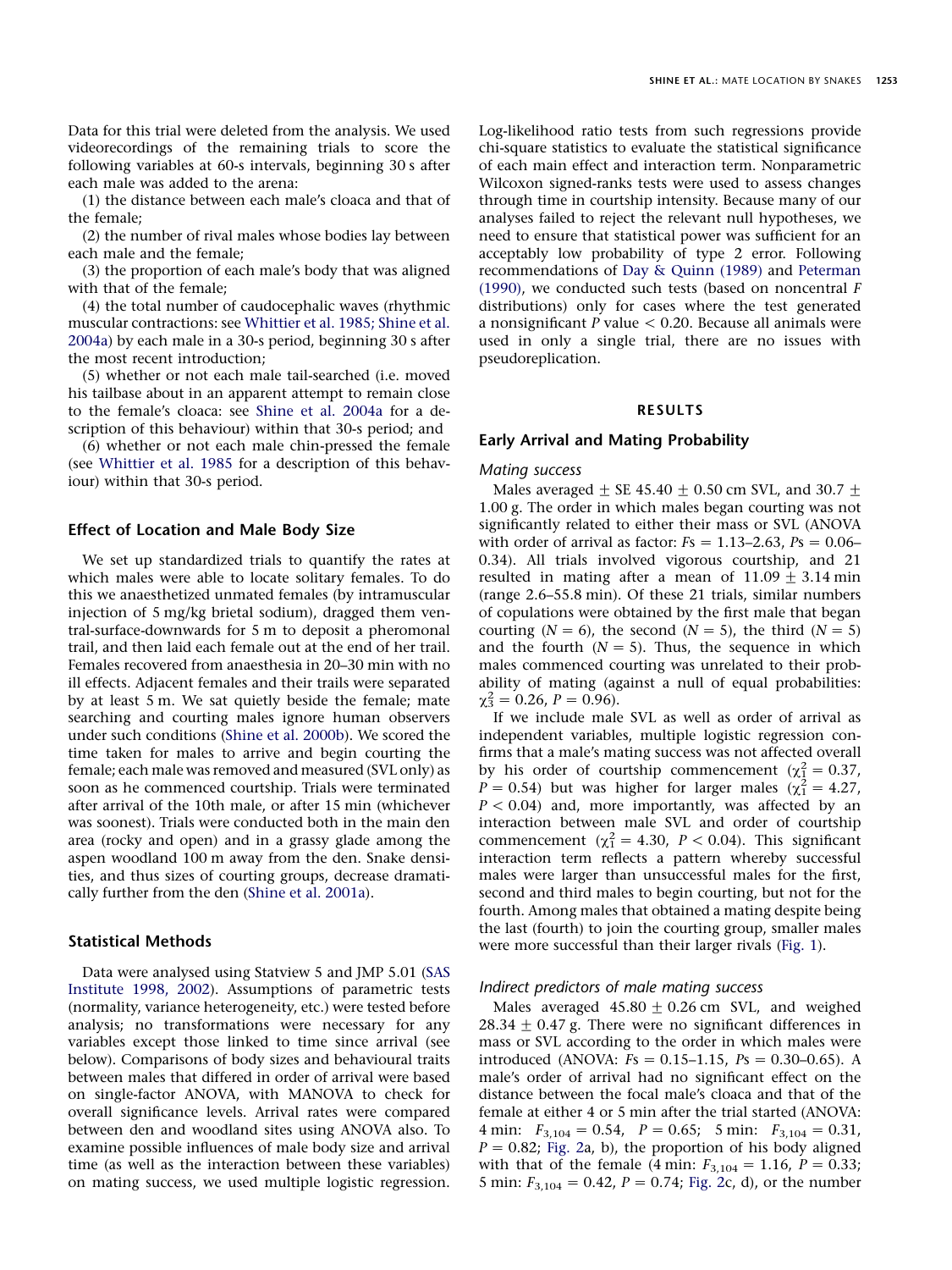<span id="page-3-0"></span>

Figure 1. Body sizes (snout–vent lengths) of male garter snakes as a function of the order in which they commenced courting the female in an arena trial, and whether or not they succeeded in obtaining a mating with that female.  $\square$ : unsuccessful;  $\blacksquare$ : successful. Mean values  $\pm$  SE are shown. N (left to right) = 15, 6, 16, 5, 14, 5, 14, 5. See text for statistical analysis of these data.

of rival males separating his body from that of the female  $(4 \text{ min: } F_{3,104} = 2.76, P = 0.05, power = 0.65; 5 \text{ min:}$  $F_{3,104} = 0.74$ ,  $P = 0.53$ ; [Fig. 2](#page-4-0)e, f). Multivariate ANOVA on these data similarly revealed no significant effect of a male's order of arrival on the variables analysed above (Wilk's lambda: 4 min:  $F_{9,248} = 1.21$ ,  $P = 0.29$ ; 5 min:  $F_{9,248} = 0.52, P = 0.86$ .

## Intensity of courtship

We also looked at whether a male's order of arrival at a female modified his overall intensity of courtship. As for the positional variables (above), we detected no consistent influence of arrival order on the number of caudocephalic waves per 30 s (ANOVA: 4 min:  $F_{9,248} = 1.15$ ,  $P = 0.33$ ; 5 min:  $F_{9,248} = 0.17$ ,  $P = 0.91$ ; [Fig. 3](#page-5-0)a, b), nor on the proportion of males tail searching (4 min:  $F_{9,248} = 3.11$ ,  $P < 0.03$ ; 5 min:  $F_{9,248} = 0.89$ ,  $P = 0.45$ ; [Fig. 3c](#page-5-0), d) or chin pressing (4 min:  $F_{9,248} = 0.66$ ,  $P = 0.58$ ; 5 min:  $F_{9,248} = 1.57$ ,  $P = 0.20$ , power = 0.39; [Fig. 3](#page-5-0)e, f). The single significant result reflected a trend for earlier-arriving males to continue tail searching very actively 4 min into the trial; however, this pattern had disappeared a minute later [\(Fig. 3](#page-5-0)). Multivariate ANOVA on these data revealed no overall effect of a male's order of arrival on his intensity of courtship (Wilk's lambda: 4 min:  $F_{9,248} = 1.66$ ,  $P = 0.10$ ; 5 min:  $F_{9,248} = 1.12$ ,  $P = 0.35$ ).

Last, to see whether courtship intensity (using the same variables as above) changed as group size changed, we followed the first male's behaviour through time. To obtain a single measure per variable per male (and thus avoid pseudoreplication), we used the slope of a regression linking the courtship measure to time for each male. This procedure generated a single measure of change in courtship intensity through time for each male. We used a twotailed Wilcoxon signed-ranks test on the slopes to see if they differed from zero. We found declines through time in the number of caudocephalic waves  $(Z = -1.93$ ,  $N = 27$ ,  $P = 0.054$ , the incidence of chin rubbing

 $(Z = -2.80, N = 27, P = 0.005)$ , and the proportion of the male's body aligned with that of the female  $(Z = -2.44, N = 27, P = 0.030)$  but not in the incidence of tail-searching attempts ( $Z = -0.35$ ,  $N = 27$ ,  $P = 0.72$ ).

#### Effect of Location and Male Body Size

In 15 trials at the den, at least 10 males arrived at each female within 8 min of the trial's commencement (mean arrival rate  $\pm$  SE = 3.04  $\pm$  0.25 males/min). However, females laid out in seven trials in the aspen woodland attracted only one or two males within the 15-min time limit (mean arrival rate  $\pm$  SE = 0.13  $\pm$  0.02 males/min; comparing the two areas: ANOVA:  $F_{1,20} = 61.99$ ,  $P < 0.0001$ ). We thus analysed the body size data from these two sets of trials separately. A male's body size did not affect the order of his arrival at a female in either location (Pearson correlation: den males:  $r_{148} = 0.13$ ,  $P = 0.12$ , power = 0.63; woodland males:  $r_8 = 0.24$ ,  $P = 0.52$ ; [Fig. 4](#page-6-0)).

## **DISCUSSION**

Our study suggests there is little or no fitness benefit to enhanced mate-finding ability for male garter snakes that court in large aggregations around the Manitoba dens. This result stands in strong contrast to many published speculations; for example, [Schwagmeyer \(1988\)](#page-7-0) concluded that both theoretical and empirical studies support the idea of a mating advantage for highly mobile males when precopulatory competition consists largely of nonaggressive searching. Why, then, did earlier arrival at a female not enhance mating success in our male garter snakes, at least near the communal den? Potentially, such a benefit could arise in two ways: either the first male to find a female is able to court her uninterrupted (without any rivals) for a long-enough period that he can induce her to accept a copulation; or alternatively, other males arrive before that time but, none the less, the first male to arrive is more likely to achieve a mating. In turn, such an advantage might arise if early arrival enables the male to take an optimal courtship position relative to the female. Our data argue against both propositions, at least for snakes in the main mating aggregation. First, the rates of arrival of rival males at the main den were high  $(>3/min)$  relative to the usual time of courtship required before intromission (mean  $= 11.1$  min in our arena trials with four males courting: see above). Thus, copulation before the arrival of another male is very unlikely. Second, as soon as other males arrived, the first male's advantage was lost; he was no more likely to mate, or to be able to maintain a position that would facilitate mating, than were his more tardy rivals.

Intuition suggests that arriving first might enable a male to obtain the best position for subsequent courtship, even if other males eventually arrive. However, our data clearly falsify this prediction. The likely reason is that females frequently move about during courtship, so that males are in constant motion in an attempt to maintain their cloacae close to hers. Hence, any advantage is lost as soon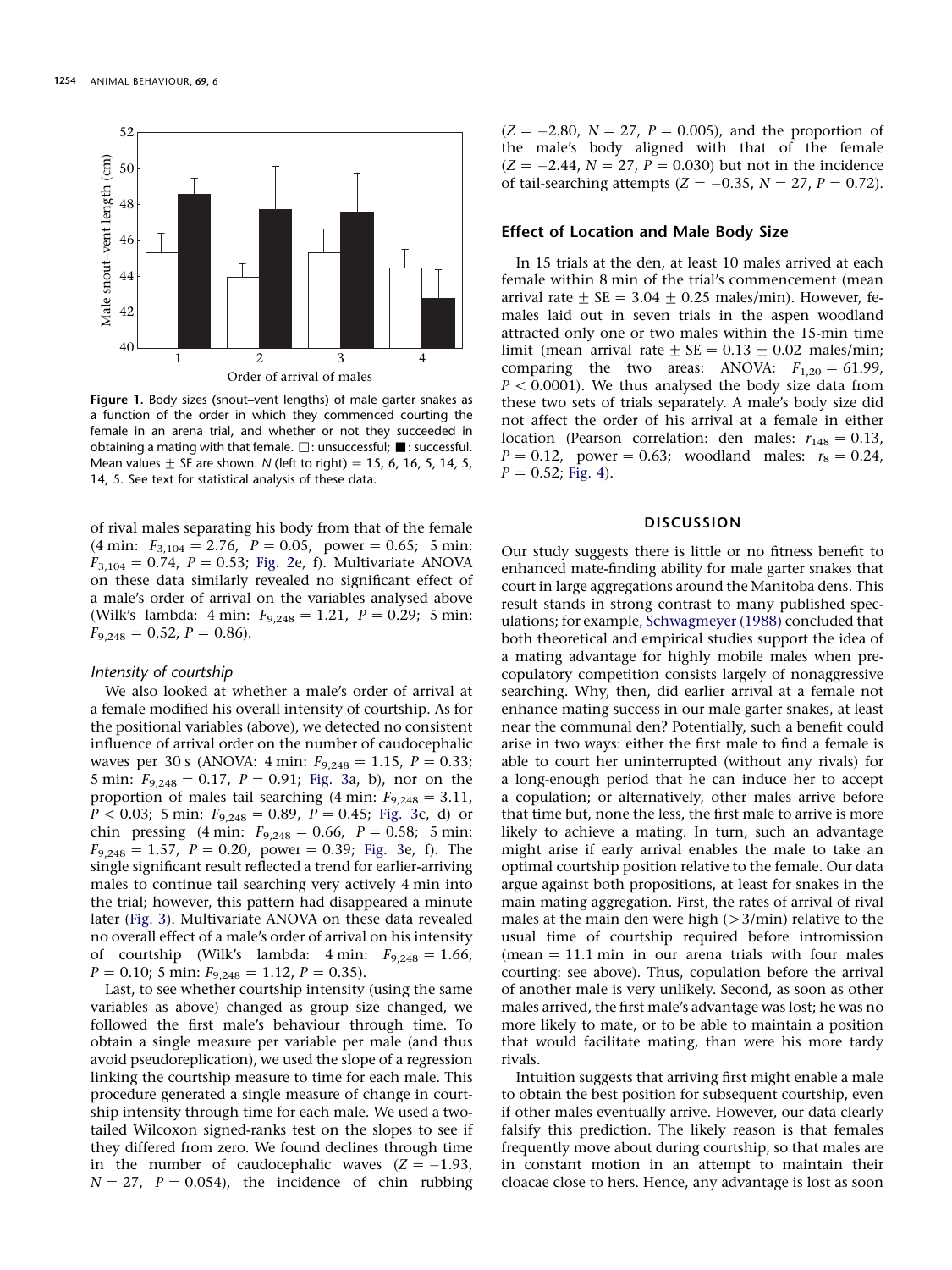<span id="page-4-0"></span>

Figure 2. Effects of the order in which a male garter snake arrived at a female (with 1 min between successive arrivals) on the position of that snake within the resulting mating ball after (a, c, e) 4 min and (b, d, f) 5 min. Mean values  $\pm$  SE are shown, each based on data for 27 snakes. (a, b) Distance between male and female cloaca, (c, d) percentage of male's body aligned with female and (e, f) number of rival males that had their bodies interposed between the focal male and the female. See text for statistical analysis of these data.

as positions change, which they do almost continuously ([Shine et al. 2004b](#page-7-0)). The only obvious effect of the arrival of additional males was a decrease in the frequency of courtship activities by the males already in place (and, thus, an overall decline in courtship intensity per male in larger groups). We noted the same pattern in a previous study, and interpreted it in terms of social parasitism; that is, males benefit from reducing energy-expensive courtship and allowing other males to stimulate the females while they wait for an opportunity to intromit ([Shine et al.](#page-7-0) [2003](#page-7-0)).

Although the fitness benefits to efficient mate searching were minimal in large mating aggregations in the den, the same was not true in the nearby aspen woodlands where snake densities were much lower. A male that finds a solitary female in the woodland is likely to be able to court uninterrupted for an average of about 7.7 min (based on mean arrival rates in our study); in arena trials with courtship by a single male, 29% of copulations (8/28) occurred within that time period (unpublished data). Thus, the ability to locate females may be under strong directional selection in this system, and presumably also in many other snake populations (which typically occur at densities even lower than those in the aspen woodlands surrounding the large dens: personal observation). Matelocating ability may be a major target of selection even in mating systems that involve male–male combat, because a high proportion of all male–female encounters (and, thus, mating opportunities) may occur in the absence of other males ([Madsen & Shine 1992; Duvall & Schuett 1997\)](#page-7-0).

It is easy to imagine scenarios whereby male body size might correlate with the order in which males arrive at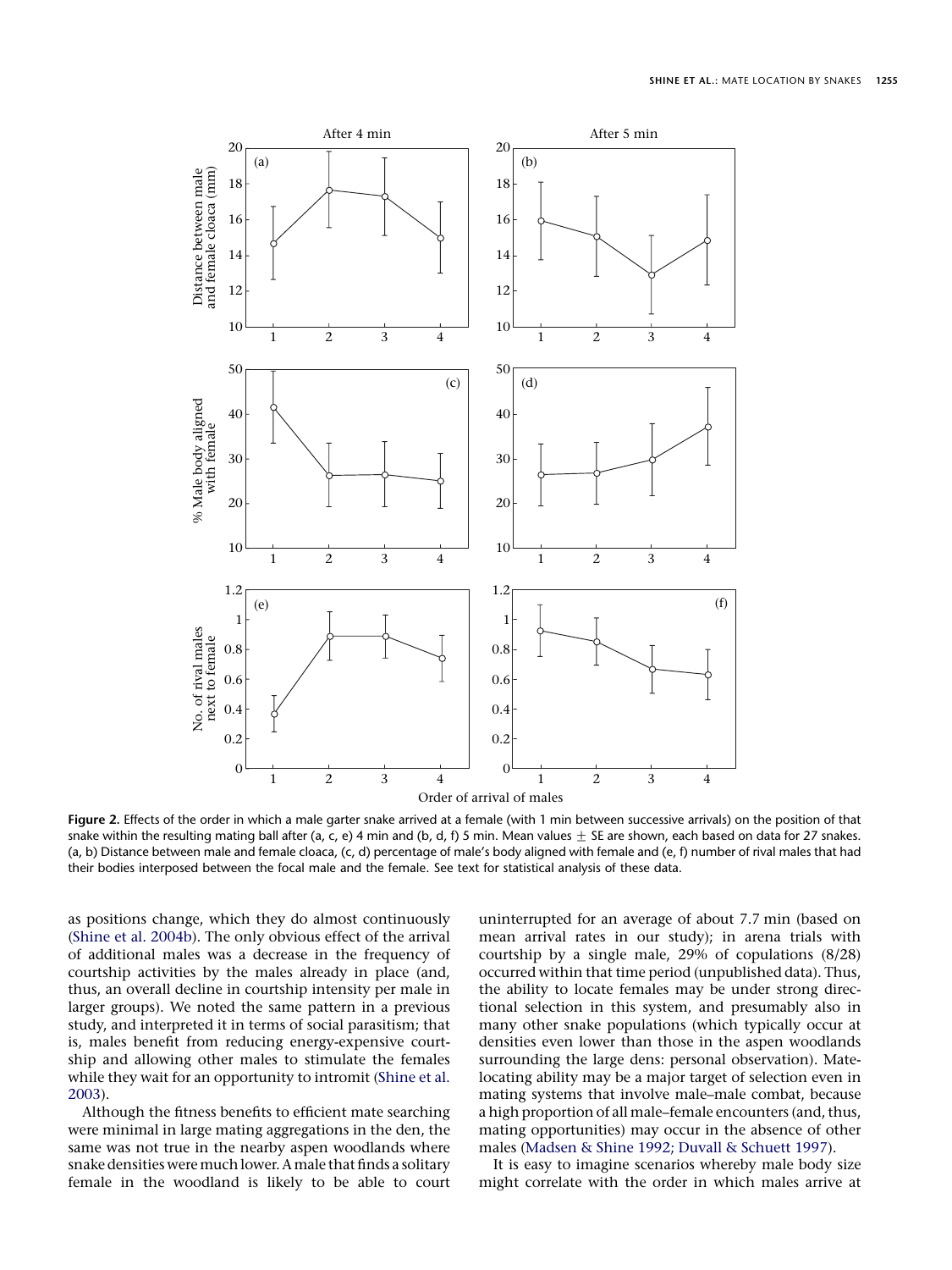<span id="page-5-0"></span>

Figure 3. Effects of the order in which a male garter snake arrived at a female (with 1 min between successive arrivals) on the intensity of courtship of that snake within the resulting mating ball. (a, b) Number of caudocephalic waves/30 s, (c, d) percentage of males tail searching and (e, f) percentage of males chin pressing. Mean values  $\pm$  SE are shown, each based on data for 27 snakes. See text for statistical analysis of these data.

a female: for example, small males might move around more either because of energetic benefits or because they are unable to compete successfully with their larger rivals in mating balls [\(Gadgil 1972; Emlen & Oring 1977; Olsson](#page-7-0) [& Madsen 1998](#page-7-0)). However, our study provided no support for this idea. Instead, a male's body size did not affect the order in which he arrived at a female ([Fig. 4](#page-6-0)). Larger male body size enhanced the probability of mating for the first three males to begin courting, but had no such effect on the fourth (latest) male to commence courtship ([Fig. 1](#page-3-0)). The pattern for the first three males accords well with previous studies on the same population, whereby larger body size enhanced a male's probability of mating [\(Shine](#page-7-0) [et al. 2000b](#page-7-0)). Why, then, did this trend reverse with the fourth-arriving male [\(Fig. 1](#page-3-0))? Because copulation often occurred soon after the fourth male commenced courtship, smaller males might have been able to exploit the courtship endeavours of their earlier-arriving, larger rivals; smaller body size may thus have been less of a disadvantage, or may even have facilitated optimal positioning within the courting group.

Our current study also clarifies the mechanistic basis for the large-male mating advantage noted above. The higher mating success of larger males (both in the field and in arena trials) has been attributed to male–male rivalry within courting groups. That is, larger males are more able to displace their smaller rivals [\(Shine et al. 2000b](#page-7-0)). However, data from the earlier study were also consistent with the hypothesis of a size advantage driven by matesearching ability; that is, larger males may have obtained more matings because they commenced courting sooner, and thereby obtained more copulations. Our data falsify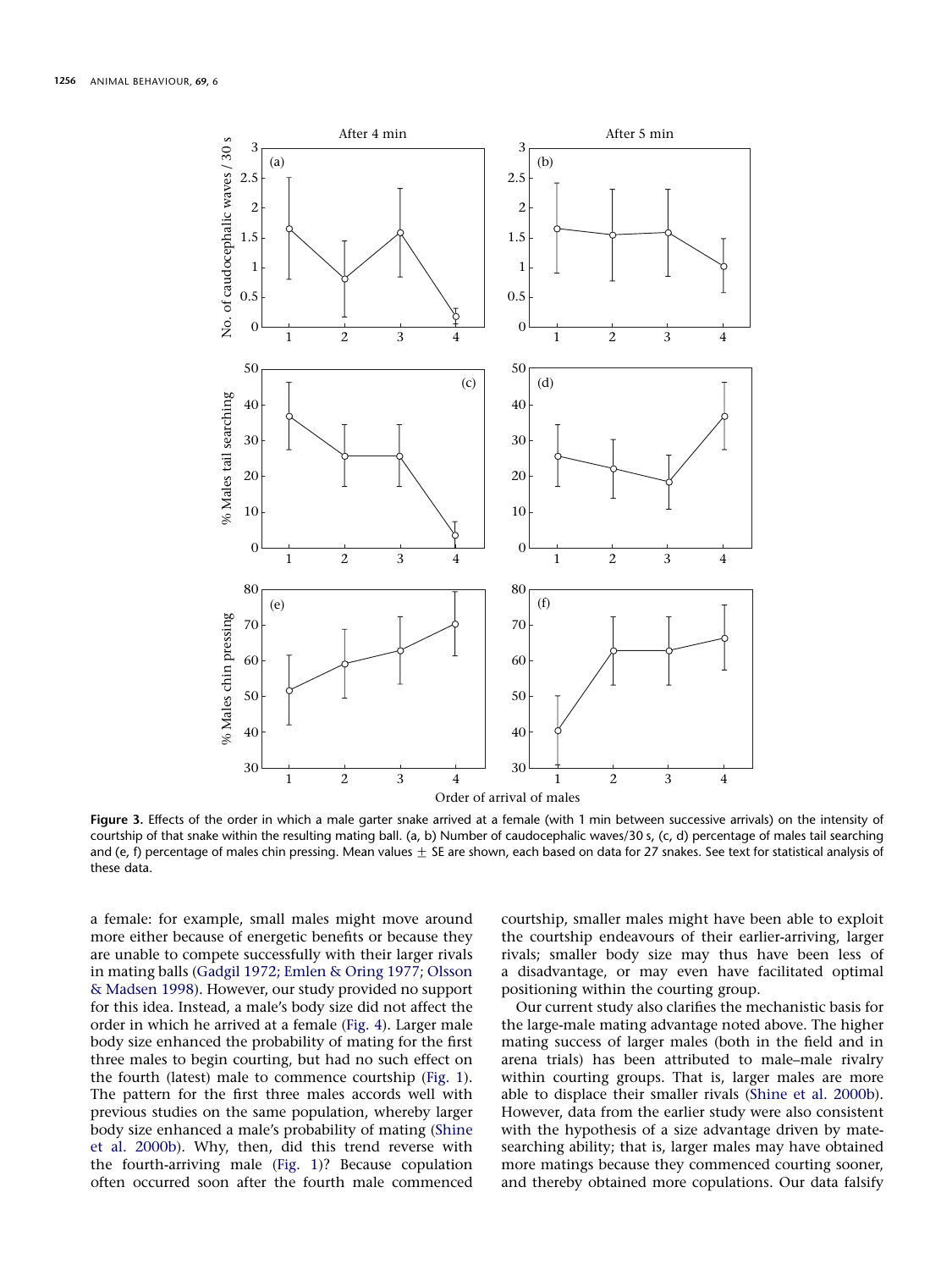<span id="page-6-0"></span>

Figure 4. Body sizes (snout–vent lengths) of male garter snakes as a function of the order in which they arrived at anaesthetized female snakes laid out in the communal den. Mean values  $\pm$  SE are shown. Sample sizes are 15 males for each point. See text for statistical tests of these data.

this latter hypothesis, with large male body size enhancing mating success regardless of order of arrival at the female ([Fig. 1](#page-3-0)). Thus, the mechanistic basis for large-male advantage in this system involves courtship per se, not mate-finding ability.

Our data also add to the growing evidence on the fitness consequences of variation in male body size in this population. At the Manitoba dens, small body size increases a male garter snake's vulnerability to mortality by several sources including predation by crows, suffocation in mating balls ([Shine et al. 2001b](#page-7-0)) and roadkill ([Shine & Mason 2004](#page-7-0)). Small body size also decreases a male's chances of obtaining a mating ([Shine et al.](#page-7-0) [2000b](#page-7-0)), especially if the female is large [\(Shine et al.](#page-7-0) [2001c](#page-7-0)) or if larger males are present [\(Shine et al. 2000a](#page-7-0)). None the less, a snake's vulnerability to other mortality sources (such as winterkill and drowning at the dens: [Shine & Mason 2004](#page-7-0)) is not influenced by his body size; and our study shows that a male garter snake's performance in mate location is similarly unrelated to his size.

Although our methods are simple and our results straightforward and relatively intuitive, empirical data on the fitness consequences and phenotypic correlates of mate-locating ability appear to be scarce for most kinds of animals. The primary exception to this statement involves studies on the effects of sperm precedence: that is, order of mating influences the proportional paternity of the resulting clutch (e.g. Birkhead 2000; Tennessen & Zamudio 2003). If a similar first-male advantage applies to garter snakes, it must do so over a longer timeframe than was relevant to our own study. Female garter snakes stay at the den only briefly before dispersing to their summer ranges, and a large gelatinous mating plug occludes the mated female's cloaca throughout that period (Devine 1977; Rossman et al. 1996). Thus, remating at the den is rare ([Shine et al. 2000c](#page-7-0)). None the less, multiple paternity is common [\(Garner et al. 2002\)](#page-7-0) even though long-term (across-season) sperm storage is rare (Blanchard 1943); thus, many females must remate later in the season. Firstmale priority may well occur under such circumstances, but if so would exert selection not on male mate-finding ability per se, but on a male's focus of courtship activity (i.e. at the den versus in the summer range).

We expect that careful studies on other taxa will reveal many of the same patterns seen in our own data set; for example, priority of access to females may be relatively unimportant in determining male mating success if courtship before copulation is prolonged relative to rates of arrival of rival males. In contrast, the first male to find a female may experience a substantial fitness advantage in systems where courtship is brief or rates of arrival of rivals are low [\(Parker 1984\)](#page-7-0). Thus, the consequences of variation in mate-locating ability may vary enormously at small spatial and temporal scales, and future work could usefully explore the determinants of such variation.

#### Acknowledgments

We thank Al and Gerry Johnson for help and encouragement, and the Manitoba Department of Natural Resources (especially Dave Roberts) for permits. Financial support was provided by the Australian Research Council (to RS), and by a National Science Foundation National Young Investigator Award (IBN-9357245), and the Whitehall Foundation (W95-04) to RTM.

#### References

- Andersson, M. 1994. Sexual Selection. Princeton, New Jersey: Princeton University Press.
- Arnold, S. J. 1983. Sexual selection: the interface between theory and empiricism. In: Mate Choice (Ed. by P. Bateson), pp. 67–107. Cambridge: Cambridge University Press.
- Birkhead, T. R. 2000. Promiscuity: An Evolutionary History of Sperm Competition. Cambridge, Massachusetts: Harvard University Press.
- Blanchard, F. C. 1943. A test of fecundity of the garter snake Thamnophis sirtalis sirtalis (Linnaeus) in the year following the year of insemination. Papers of the Michigan Academy of Sciences, Arts and Letters, 28, 313–316.
- Brown, G. P. & Weatherhead, P. J. 1999. Female distribution affects mate searching and sexual selection in male northern water snakes (Nerodia sipedon). Behavioral Ecology and Sociobiology, 47, 9–16.
- Conner, W. E., Eisner, T., Vander Meer, R. K., Guerrero, A. & Meinwald, J. 1981. Precopulatory sexual interaction in an arctiid moth (Utetheisa ornatrix): role of a pheromone derived from dietary alkaloids. Behavioral Ecology and Sociobiology, 9, 227–235.
- Darwin, C. 1871. The Descent of Man and Selection in Relation to Sex. London: Murray.
- Day, R. W. & Quinn, G. P. 1989. Comparisons of treatments after an analysis of variance in ecology. Ecological Monographs, 59, 433–463.
- Devine, M. C. 1977. Copulatory plugs, restricted mating opportunities and reproductive competition among male garter snakes. Nature, 267, 345–346.
- Duvall, D. & Schuett, G. W. 1997. Straight-line movement and competitive mate-searching in prairie rattlesnakes, Crotalus viridis viridis. Animal Behaviour, 54, 329–334.